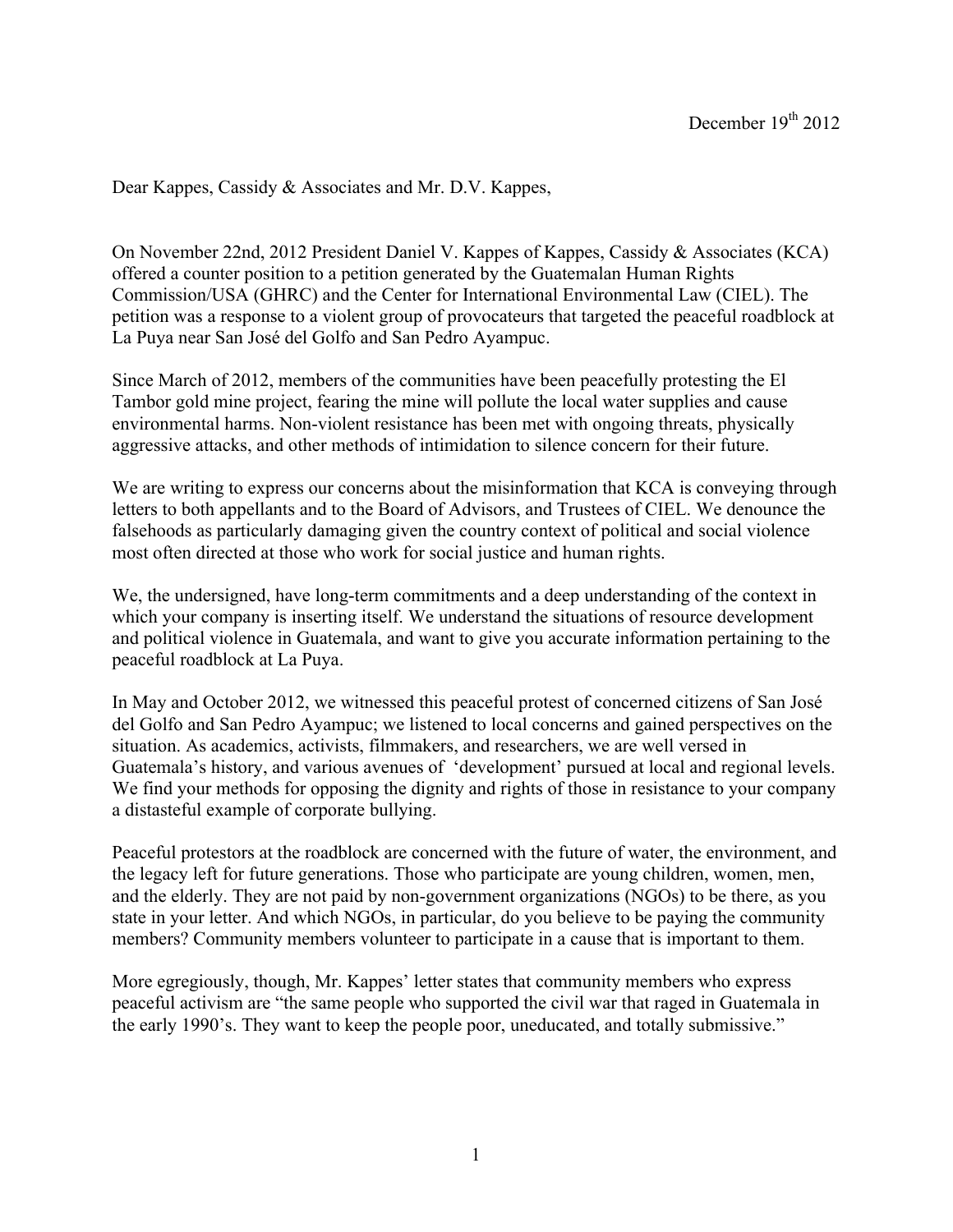This is a false and outrageous statement that cannot go unchallenged. First of all, Mr. Kappes needs brush up on his understandings of major historical events in Guatemala for the internal armed conflict reached its height in the early 1980s, not 1990s.

Mr. Kappes statement, more seriously, is a complete misinterpretation of the findings of the UNsponsored Historical Clarification Commission (CEH), which examined the 36-year long internal armed conflict which became a genocide – that is, state-directed terror and mass murder against the country's own Indigenous population and non-Indigenous people working for positive social change. By state-directed terror, the UN Commission identified that the State, the Government, and the Military were responsible for these genocidal acts.

To say that the people of San Pedro Ayampuc and San José del Golfo (those who survived these atrocious acts) are the same people who "supported the civil war" is beyond the pale. Individuals who take part in this struggle are survivors of the 36-year internal armed conflict. Today, these same individuals place their lives in danger once again in the search for justice and a say in the kind, type, and pace of 'development' in their communities.

On November 22nd, 2012, activists and NGO's reported up to 70 people, who claimed to be employees of El Tambor mine, arrived at the site of the peaceful roadblock. Attempts were made to provoke individuals who sat in peace.

Included here is a link to near eighteen-minute video circulated by the *Guatemalan Centro de Medios Independientes*. This film shows KCA and your subsidiary *Exploraciones Mineras de Guatemala* (EXMIGUA) employees, wearing their EXMINGUA shirts, and – particularly the male leader wearing the yellow hard hat using the megaphone – acting in a highly aggressive and threatening manner towards peacefully singing community members of San José del Golfo and San Pedro Ayampuc. We demand transparency and an inquiry into the KCA/EXMINGUA methods of intimidation and involvement at the peaceful roadblock at La Puya.

Please see the *Guatemalan Centro de Medios Independientes* video "Aggression in La Puya" here: http://vimeo.com/54258266#

This strategy mirrors those utilized during the genocide by the military and police. This tactic of terror is meant to incite violence to legitimate the use of force by Guatemalan police and military. Threatening acts such as this are a means to intimidate, suppress and frighten the parties involved. Companies who support their workers in such acts of violence should be held accountable to the fullest extent of the law. Encouraging workers to intimidate the local populace displays a lack of understanding of contemporary violence issues and promotes the criminalization of individuals whom have not broken any laws.

Your letters directed towards the CIEL and petitioners displays a narrow view of development. As we interpret your statements, KCA believes in top-down 'development' and mining as a means to solve the problems of poverty and inequality. This vision is a failing of the Global North's comprehension of what 'development' means to those who are being 'developed.' Not everyone shares a vision of a market-led 'development.' Those who oppose mining are not "dooming the locals to a life of subsistence living." You are assuming that everyone in this area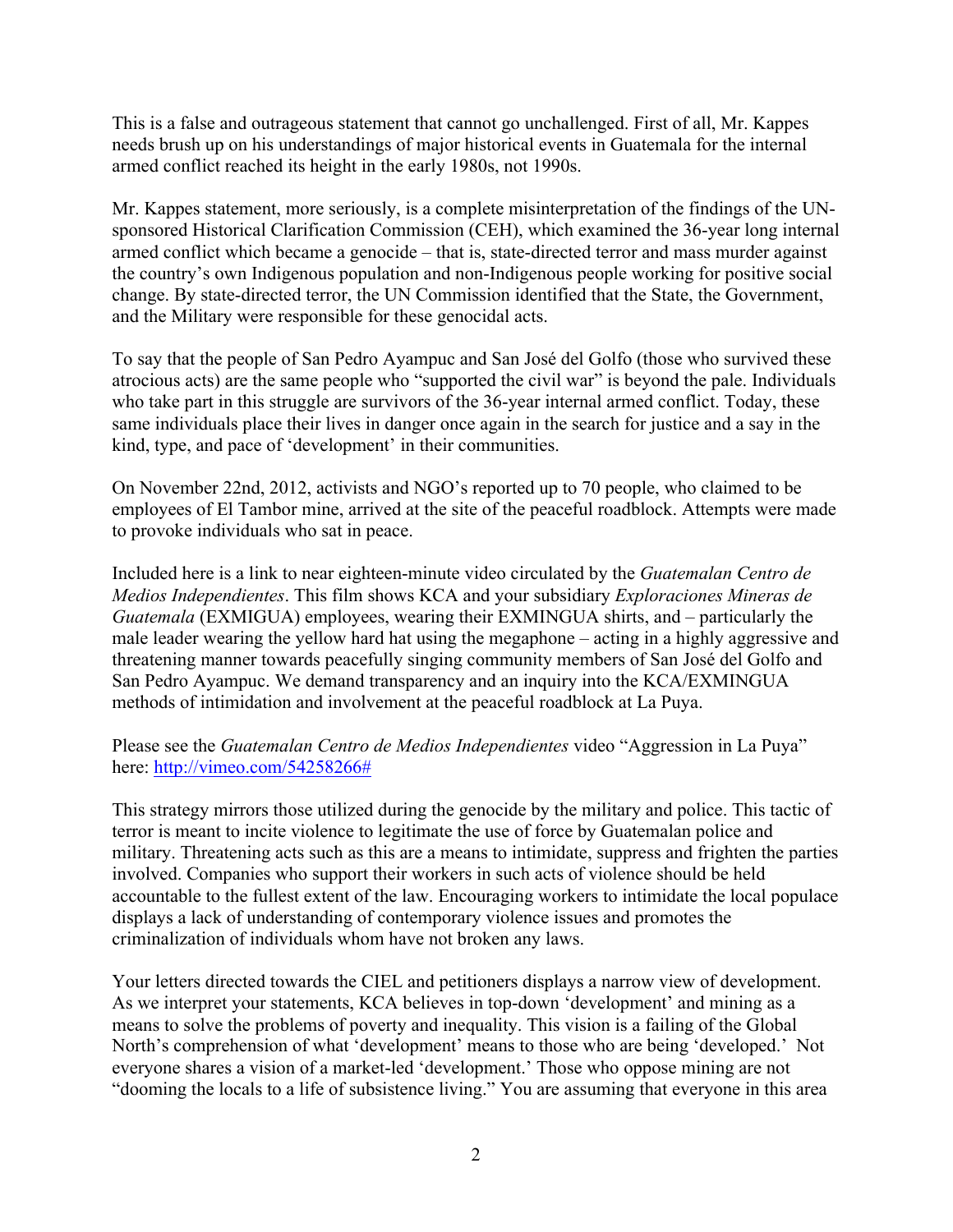wants live like those in the Global North. This is false. Subsistence living is not a definition of being poor, it is a way of life many strive for as it means living harmoniously with the environment. Subsistence living is a very positive lifestyle, as it promotes sustainability and equality amongst community members, and the environment.

To argue this point in a different way, in keeping with a pro-mining position, currently, under the new Guatemalan Mining Law (2012), international mining companies take 99 percent of the profits for their directors, shareholder and investors, leaving only 1 percent to be split between the federal and municipal governments in Guatemala. If KCA were really concerned about and motivated by the "development" of the local communities, and the people of Guatemala in general, why would KCA not take, say, 30-40% of the profits for yourselves, shareholders and investors, and leave 60-70% of the profits to set up a community support fund to be controlled and managed by the very communities you are purporting to help? We suspect we know your answer to this division of profits scenario.

"We are not stepping on anybody's rights", Mr. Kappes explains in his letter to concerned global citizens who signed the aforementioned petition. However, for the past 9 months, individuals who inhabit the roadblock are peacefully demonstrating against the company's lack of consultation and engagement, which is a violation of Guatemalan citizens' rights under Guatemalan legislature and Indigenous rights under ILO Convention No. 169. Your company has not upheld the right to informed and prior consent, even though you were granted exploitation licenses by the Guatemalan government. Your subsidiary EXMIGUA, which was jointly owned between KCA and Vancouver based Radius Gold Inc. until August 31st, 2012, has not responded to community requests for proper consultation. This is not solely a problem of communication between activists and the Guatemalan government; this is an issue with your company's due diligence.

Concerns for environmental degradation are at the forefront of community member's consternation. San José del Golfo and San Pedro Ayampuc are located in the dry corridor of Guatemala, making water a primary concern. Gold mining requires significant amounts of water and chemicals to extract minerals from the sub-terrain. Open pit and underground extraction both involve significant relocation and damage to the natural landscape. Mr. Kappes specifically states that "the disturbance will disappear" once the project is complete. Mountains take millions of years to form. "Disturbances", such as mining, cannot replace natural formations and ecosystems and it seems ridiculous to make false claims to communities that a corporation can.

"Disturbances" stem deeper environmental disruptions alone. Mining is dangerous and poses health risks. In Guatemala, individuals who apply for work in mines are often financially stricken and in exchange for a routine wage, employees are subjected to short and long-term health concerns. Furthermore, community health implications are of great concern. Those not participating in mining operations are still at risk. Leaks, spills and errors even under 'best practices' are always a hazard. Those opposed to the El Tambor mining project are equally concerned for acute and chronic health problems.

By making false claims about the participants of the peaceful roadblock, as well as national and international actors who are in solidarity with this resistance movement, KCA is wrongfully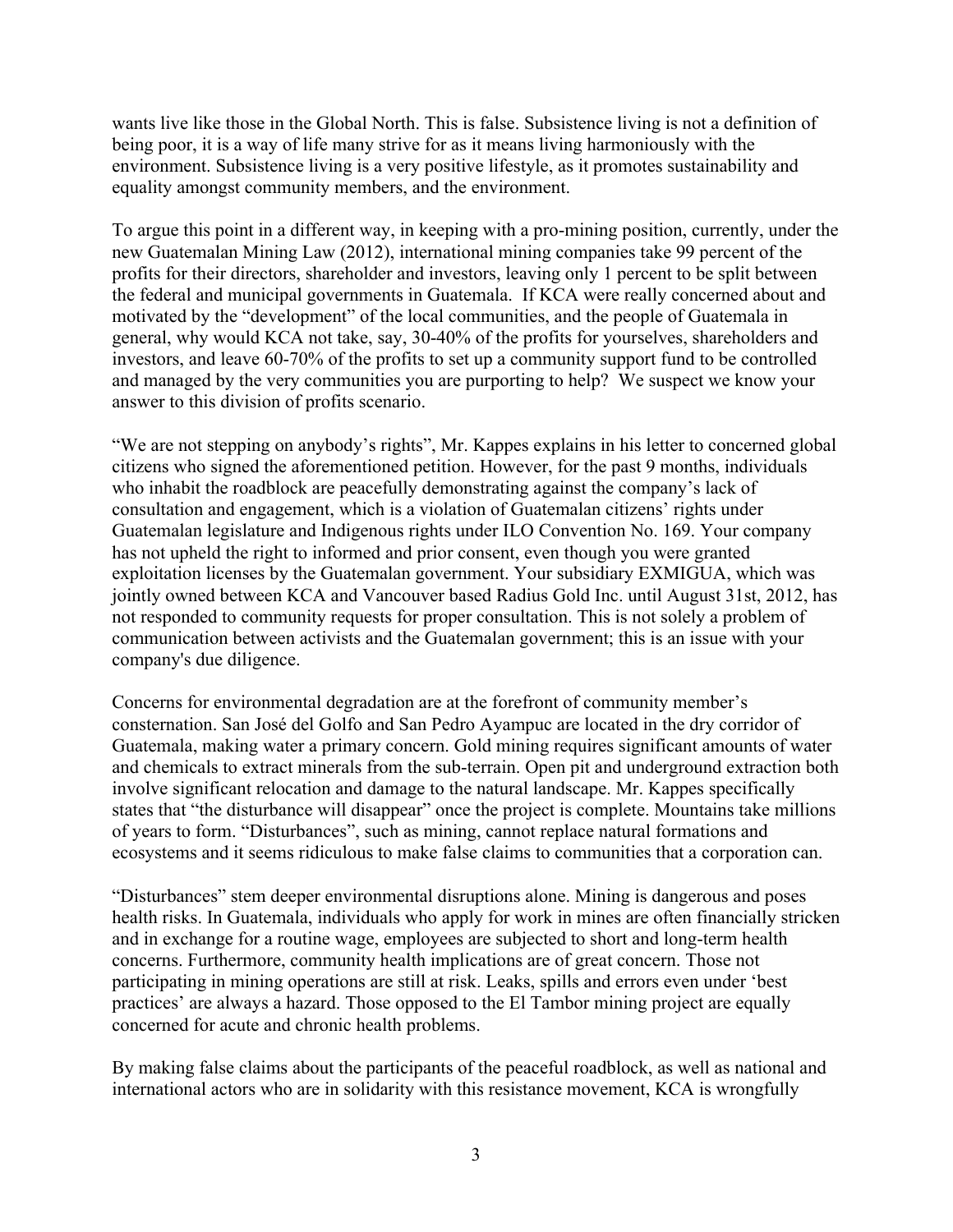criminalizing individuals and groups. Such accusations further endanger human rights defenders (HRDs) in Guatemala and attempts to delegitimize justifiable concerns surrounding 'development.' Your statements perpetuate a climate of fear that fosters community divisions and social strife. Furthermore, your response to critiques by a reputable NGO shows a lack of openness to legitimate concerns to how you are operating Guatemala. As concerned global citizens, it is our right to question why individuals are opposing your mine.

Your letter makes very vague statements about a number of issues. In answer to your call for questions, we request the following information:

- 1. If you will not "pollute or commandeer the local water supply", how do you intend to recover gold using conventional grinding and leaching methods Radius Gold Inc. outlines in 2004 Technical Report for the El Tambor Gold Project?
- 2. You outline in your letter to the Board of Advisors and Board of Trustees at CIEL that you will include a summary of your projects with communities. Where is this?
- 3. Where are the three-volume environmental/social outlines that you stated in your letters? Did Radius Gold Inc., KCA, or a third party group conduct the three-volume environmental/social outlines?
- 4. A recent video made by *Guatemalan Centro de Medios Independientes,* shows attempts by KCA/EXMIGUA employees to disband the peaceful resistance at La Puya. We demand transparency and an inquiry into the KCA/EXMINGUA methods of intimidation and involvement at the peaceful roadblock at La Puya. What is your role in this group's attempts to insight fear at the community roadblock?
- 5. You write that you are not "stepping on anybody's rights". Have you complied with the Guatemalan Constitution providing an open and public community consultation? If you have, where are these results published? You write that the "majority of the local citizens are supporting us." Where is the documentation of this? Who makes up this majority? Did Radius Gold Inc., KCA, or a third party conduct a legal consultation?
- 6. Mr. Kappes states that once the mining project is terminated, "the disturbance will disappear." What is your plan for reclamation once El Tambor mine is complete? How will you return the geographical landscape to its original state and ensure environmental and health safety for communities in the future?
- 7. Mr. Kappes states that members of the peaceful protests at La Puya "involve a few people who are being paid to be there by NGO's." Which NGO's are paying community members to be there Mr. Kappes?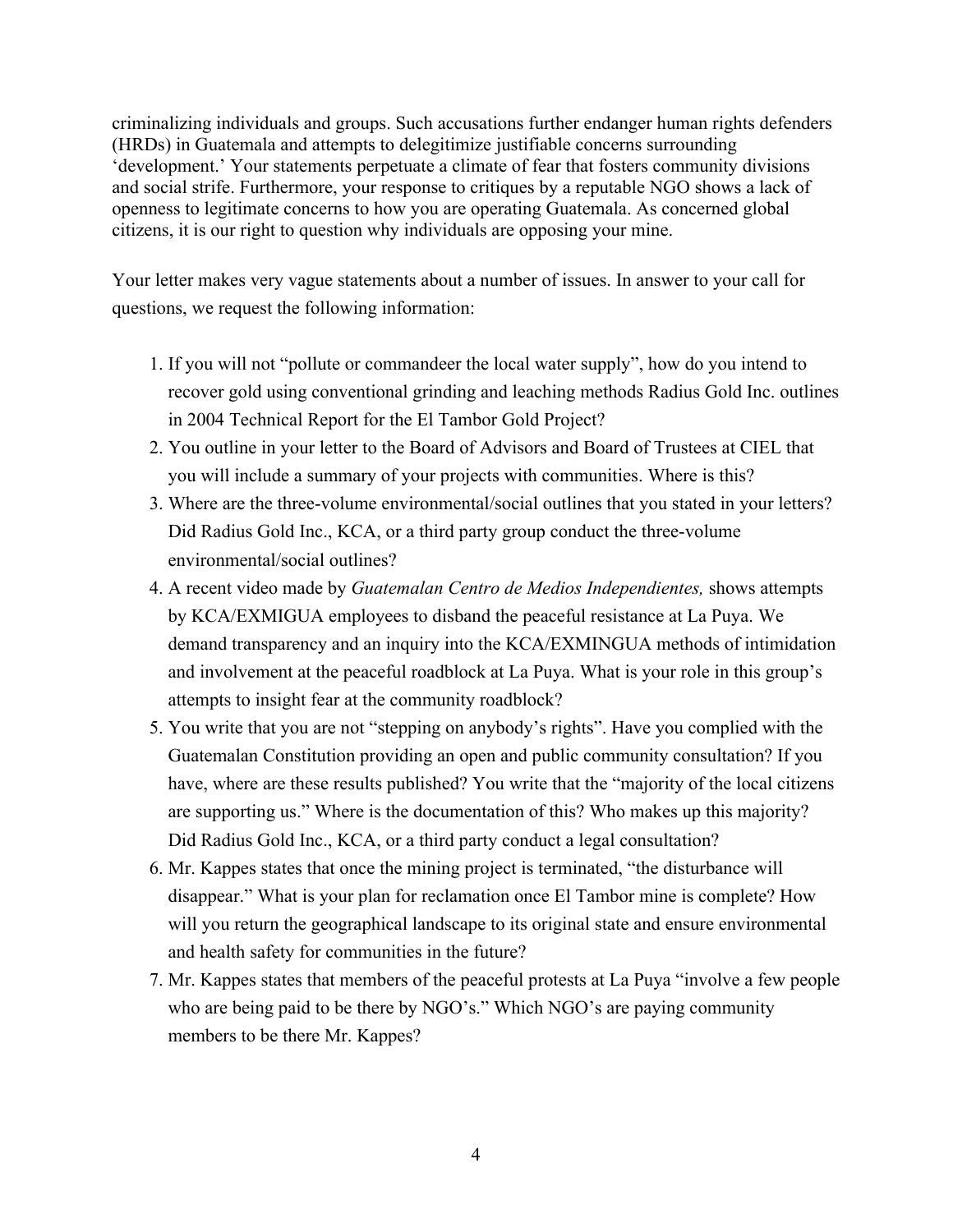Finally, beyond a request for your responses to our questions listed above, we demand that you publically retract the statements made about those who oppose the mine's development. Will you publically apologize for mis-characterizing concerned citizens as supporters of Guatemala's internal armed conflict ("civil war" as you wrote) and desiring to keep their communities in poverty?

We respectfully request a response to our questions and demands above.

Signed:

**Alexandra Pedersen** Ph.D. Candidate, Queen's University

**Catherine Nolin** Associate Professor of Geography, University of Northern British Columbia (UNBC)

**Grahame Russell** Co-Director of Rights Action

## \*\*\*\*\*\*\*\*\*\*\*\*\*\*\*\*\*\*\*

Background Information

Guatemala's violent history is well documented. After the CIA coup d'état in 1954, Guatemala endured a 36-year civil conflict (1960-1996) that is internationally recognized as genocide against the Indigenous Maya people. The 1999, United Nations sponsored the Commission on Historical Clarification (CEH) and the Catholic Church led Recovery of Historical Memory (REMHI) which both estimate as many as 200,000 people were killed during the conflict, 50,000 were 'disappeared', 1 million internally displaced, and 200,000 refugees fled the country. According to the CEH, the Guatemalan government's security forces committed 93 percent of the human rights violations. While majority of the human rights abuses targeted the Indigenous Maya, non-Indigenous human rights defenders (HRDs) were targeted for opposing state policies and demanding social justice.

After the Peace Accords were signed in 1996, legacies of terror from military tactics and policies during the war continued to permeate contemporary Guatemala. Impunity is the norm in this